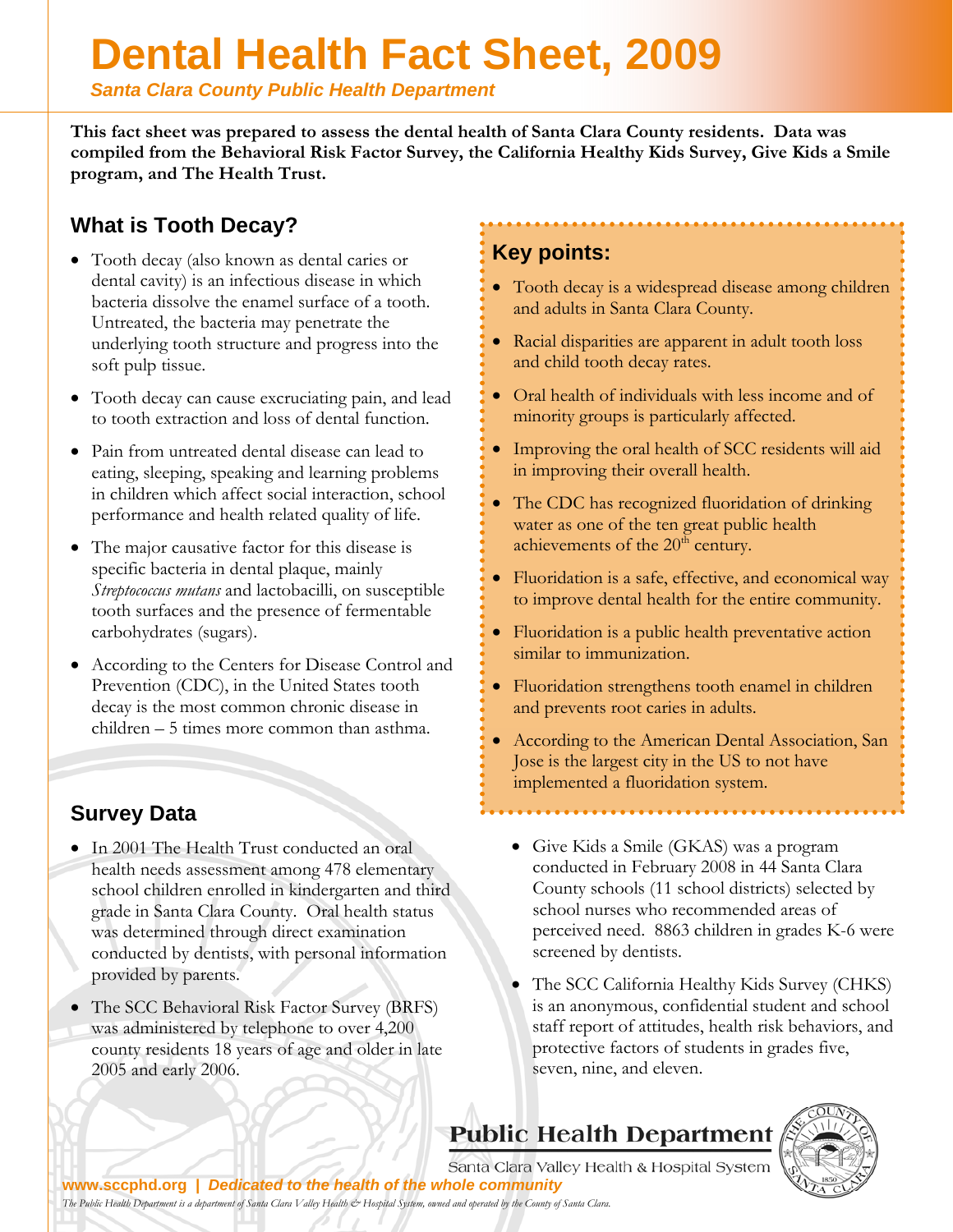## **Tooth Decay Rates among Santa Clara County (SCC) Children**

- According to The Health Trust survey, about 1 in 3 kindergarteners (31%) and third graders (30%) had untreated tooth decay.
- Racial disparities were seen, with about 3 in 5 Asian (59%) and Hispanic (64%) kindergartners having tooth decay experience, compared to 1 in 5 (21%) of their White counterparts (The Health Trust, 2001). [Fig. 1]
- Disparities by socio-economic status were observed where about 74% of kindergarteners

eligible for the Free or Reduced-Price Meal Program had tooth decay experience compared to the 37% among those not eligible (The Health Trust, 2001). [Fig. 1]

• Santa Clara County has not achieved the Healthy People 2010 objectives of reducing the proportion of children with untreated dental decay or tooth decay experience.

| <b>OUTIPATOR TO HOARTLY LOOPIG ZUTU ODJOURNOS</b><br>Kindergarteners | <b>Tooth Decay</b> | <b>Healthy People Untreated</b> |     | <b>Healthy People</b> |
|----------------------------------------------------------------------|--------------------|---------------------------------|-----|-----------------------|
|                                                                      | <b>Experience</b>  | 2010 Objectives Dental Decay    |     | 2010 Objectives       |
|                                                                      |                    | in Children                     |     | in Children           |
|                                                                      |                    | Ages 2-4                        |     | Ages 2-4              |
|                                                                      |                    |                                 |     |                       |
| Overall                                                              |                    | 11%                             | 31% | 9%                    |
| White                                                                | 21%                |                                 | 14% |                       |
| Asian                                                                | 59%                |                                 | 35% |                       |
| Hispanic                                                             | 64%                |                                 | 42% |                       |
| <b>Free/Reduced Price Meal</b>                                       |                    |                                 |     |                       |
| Program - Eligible                                                   | 74%                |                                 | 52% |                       |
|                                                                      |                    |                                 |     |                       |
| <b>Free/Reduced Price Meal</b>                                       |                    |                                 |     |                       |
| Program - Not Eligible                                               | 37%                |                                 | 20% |                       |
|                                                                      |                    |                                 |     |                       |
| <b>Third Graders</b>                                                 | <b>Tooth Decay</b> | <b>Healthy People Untreated</b> |     | <b>Healthy People</b> |
|                                                                      | <b>Experience</b>  | 2010 Objectives Dental Decay    |     | 2010 Objectives       |
|                                                                      |                    | in Children                     |     | in Children           |
|                                                                      |                    | Ages 6-8                        |     | Ages 6-8              |
|                                                                      |                    |                                 |     |                       |
| Overall                                                              |                    | 42%                             | 30% | 21%                   |
| White                                                                | 51%                |                                 | 15% |                       |
| Asian                                                                | 75%                |                                 | 26% |                       |
| Hispanic                                                             | 84%                |                                 | 43% |                       |
| <b>Free/Reduced Price Meal</b>                                       |                    |                                 |     |                       |
| Program - Eligible                                                   | 85%                |                                 | 42% |                       |
|                                                                      |                    |                                 |     |                       |
| <b>Free/Reduced Price Meal</b><br>Program - Not Eligible             | 59%                |                                 | 20% |                       |

#### **Figure 1: Children's Dental Caries and Untreated Dental Decay Experience in SCC Compared to Healthy People 2010 Objectives**

Source: The Health Trust, 2001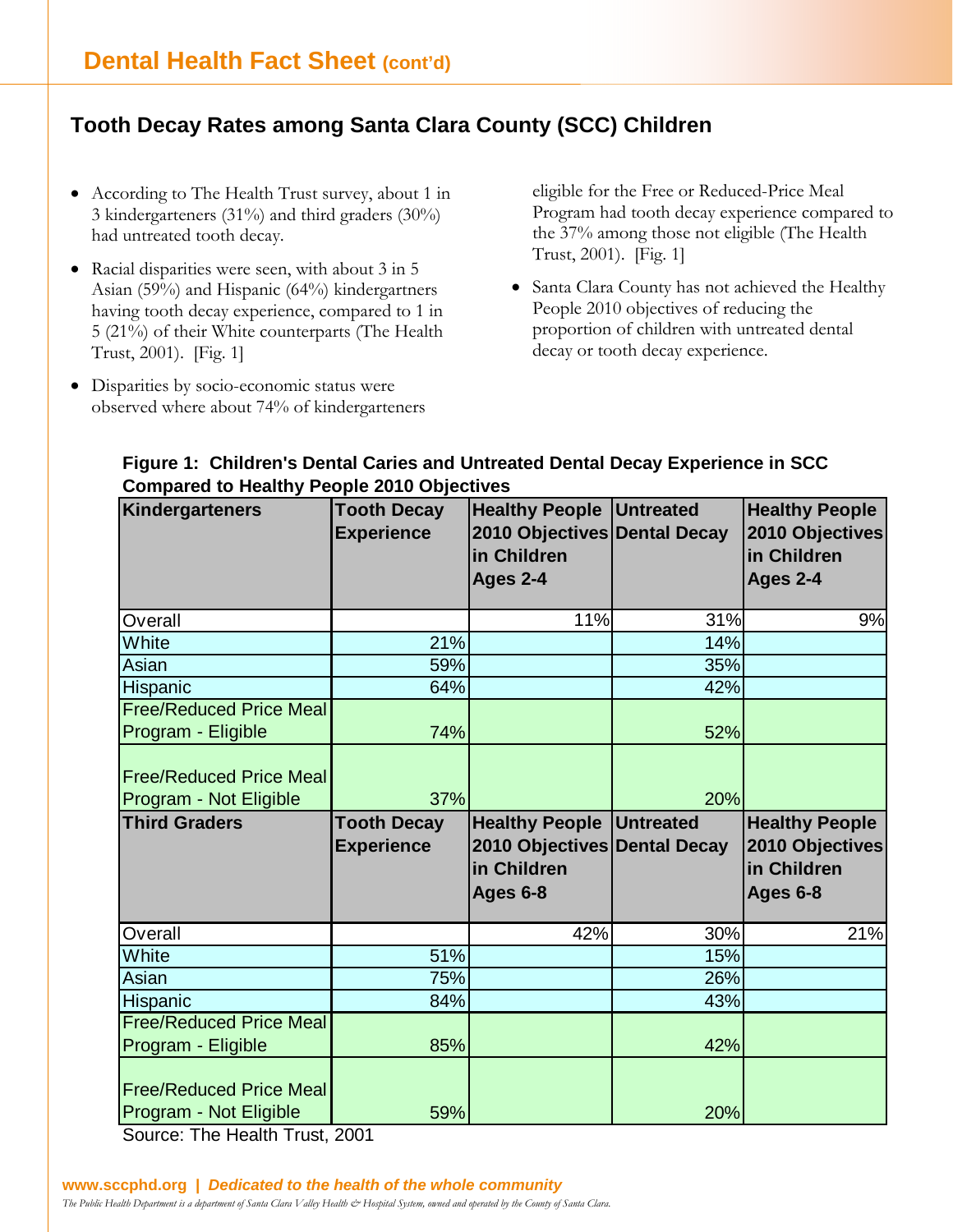### **Access to Dental Care among Children in SCC**

- According to The Health Trust, 16% of kindergarten age children had no dental insurance coverage in 2001.
- About 1 in 2 kindergarteners (51%) and 3 in 5 third graders (61%) could not get dental care due to lack of dental insurance (The Health Trust, 2001).
- According to GKAS, 35% of children needed dental care (9% needed urgent care; 26% needed less serious care).
- Although the number of children surveyed varied by area, the areas of greatest need for dental care were Burbank (52%), Gilroy (30%), and Milpitas  $(30\%)$ . [Fig. 2]
- The areas of greatest need for urgent dental care were Oakgrove (20%), Migrant Programs (15%), and Campbell (14%). [Fig. 2]



Source: Give Kids a Smile, 2008

• 1 in 5 (21%) middle and high school students had not visited a dentist in the past 12 months for an examination, teeth cleaning, or dental work (CHKS 2005-2006).

• African-American (30%), Hispanic (29%), Native-American (27%), and Asian students (18%) had a significantly greater percentage as compared to White students (12%) of not having visited a dentist in the previous 12 months (CHKS 2005- 2006).

#### **Tooth Loss among SCC Adults**

- Dental caries and its sequelae and gum/periodontal disease are the main causes for tooth loss among adults.
- About 1 in 3 adults (35%) have had at least one of their permanent teeth removed because of tooth decay or gum disease (BRFS 2005-2006).
- Racial differences were evident in tooth loss, with 42% of Blacks, 39% of Hispanics, 37% of Asians, and 32% of Whites having experienced tooth loss (BRFS 2005-2006).

#### **Access to Dental Care among Adults in SCC**

- About 1 in 5 adults (23%) had not visited a dentist or a dental clinic in past year (BRFS 2005- 2006).
- 35% of Hispanics, 21% of Asians and 18% of Whites had not visited a dentist or a dental clinic in the past year (BRFS 2005-2006).
- A smaller proportion of adults with lower household income had visited a dentist or a dental clinic in the last year compared to their higher income counterparts (BRFS 2005-2006). (Fig. 3)

**Figure 3: Percent of SCC Adults Who Visited**